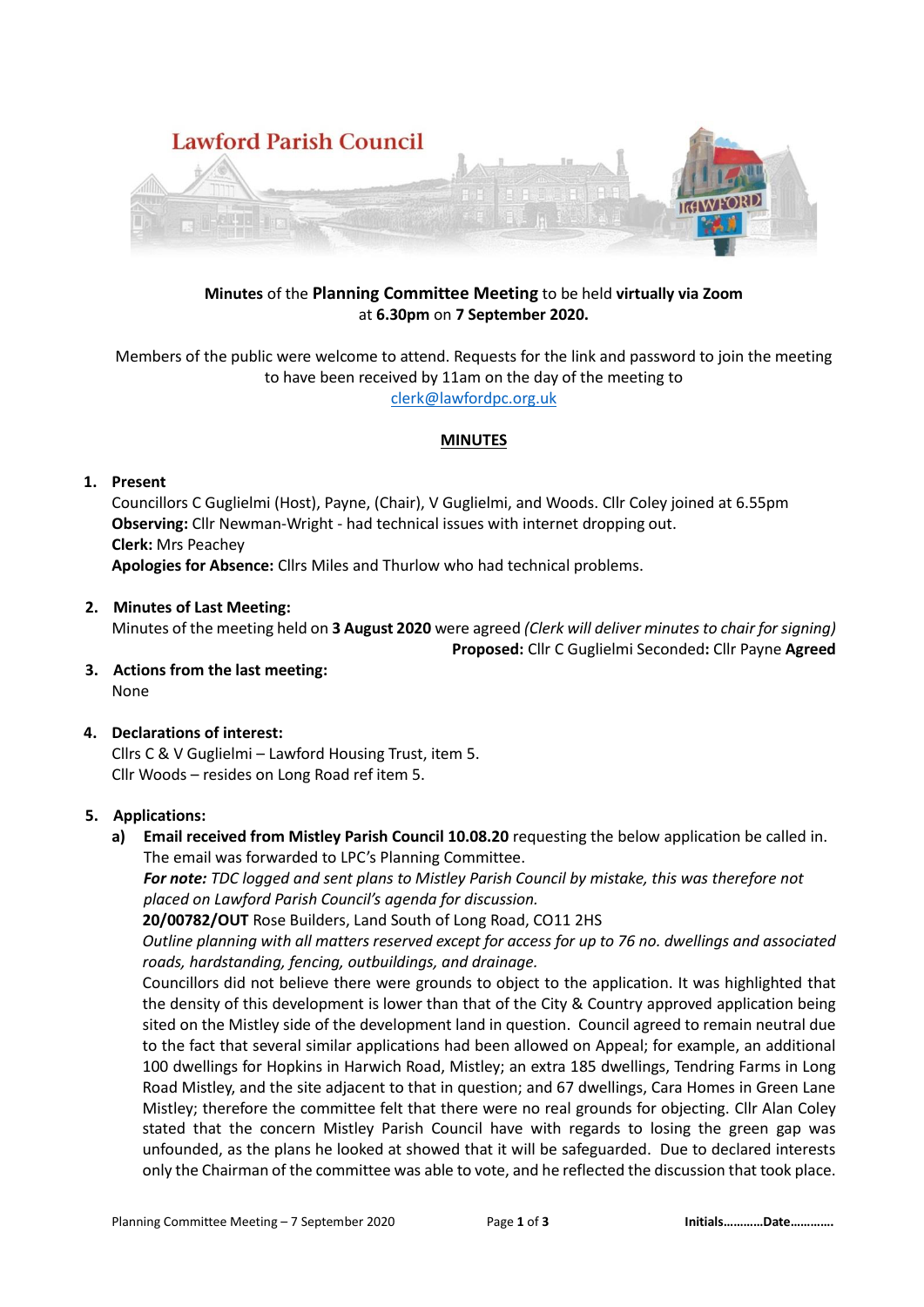|    | Cllr Payne, proposed LPC remain neutral. it will not therefore be requesting Cllr Coley 'Call in' this |  |  |  |
|----|--------------------------------------------------------------------------------------------------------|--|--|--|
|    | application. For note: Clerk has delegated authority.                                                  |  |  |  |
|    | <b>Received 17/08/20</b>                                                                               |  |  |  |
| b) | 20/00935/OUT Mr and Mrs Allin, Land adjacent 55 Harwich Road, Lawford, CO11 2LS                        |  |  |  |
|    | Proposed erection of one dwelling.<br><b>Neutral</b>                                                   |  |  |  |
|    | Proposed: Cllr V Guglielm Seconded: Cllr Payne Agreed                                                  |  |  |  |
| c) | 20/01013/FUL, Mr and Mrs Cathro, Cedars, Wignall Street, Lawford, CO11 2HX                             |  |  |  |
|    | Proposed erection of a detached bungalow with parking and vehicular access following demolition of     |  |  |  |
|    | <b>Objection - Overdevelopment</b><br>existing garage.                                                 |  |  |  |
|    | Proposed: Cllr V Guglielmi Seconded: Cllr woods Agreed                                                 |  |  |  |
|    | <b>Received 24/08/20</b>                                                                               |  |  |  |
|    | a) 20/01089/TPO John Fryer, 19 Parrington Way, Lawford, CO11 2LZ                                       |  |  |  |
|    | 2 Limes - Cut back overhanging branches to pruning points and prune to clear the fence. 2 Sycamores    |  |  |  |
|    | - cutback branches to pruning points to a height of 8m above ground level. Deodar Cedar and Blue       |  |  |  |
|    | Atlas - reduce over extended branches back to suitable points.<br>No objection                         |  |  |  |
|    | Proposed: Cllr V Guglielmi Seconded: Cllr Payne Agreed                                                 |  |  |  |
|    | b) 20/01038/OUT Mr and Mrs Day Land adjacent 46 Harwich RoadLawfordCO11 2LS                            |  |  |  |
|    | Proposed erection of one dwelling.<br>No objection                                                     |  |  |  |
|    | Proposed: Cllr Woods Seconded: Cllr Payne Agreed                                                       |  |  |  |
| c) | 20/01132/TCA Mrs Anna Skudder1, Hillside, Wignall Street, Lawford, CO11 2JL                            |  |  |  |
|    | 1 Conifer - Fell and replant Laurel hedging. 1 Cedar - Raise crown to 2m. 1 Laburnum - Trim            |  |  |  |
|    | overhanging branches.<br>No objection                                                                  |  |  |  |
|    | Proposed: Cllr Woods Seconded: Cllr V Guglielmi Agreed                                                 |  |  |  |
| d) | 20/01134/TPO5 Lawford Place, Lawford, CO11 2PT                                                         |  |  |  |
|    | 1 Chestnut - Remove 2 lowest limbs overhanging No. 7.<br>No objection                                  |  |  |  |
|    | Proposed: Cllr Payne Seconded: Cllr C Guglielmi Agreed                                                 |  |  |  |
|    | <b>Received 1/09/20</b>                                                                                |  |  |  |
|    | 20/01014/FUL Mr Russell Measor - Axis, Dunkirk, 124 Long Road, Lawford, CO11 2HS                       |  |  |  |
|    | Proposed removal of condition 2 (garage retention) for application 02/00616/FUL to allow conversion of |  |  |  |
|    | garage into utility/cloakroom.<br>Objection                                                            |  |  |  |
|    | Concern about the loss of parking<br>Proposed: Cllr Payne Seconded: Cllr Woods Agreed                  |  |  |  |
|    |                                                                                                        |  |  |  |
|    | <b>Planning Applications Determined since last meeting:</b>                                            |  |  |  |
|    | 20/00658/LUEX<br>Siting of a mobile home to provide living<br>83 Hungerdown Lane<br>Mr Ian Warder      |  |  |  |

Reflecting the discussion that had taken place and being the only member able to vote, the chairman,

| 20/00658/LUEX<br>Lawful Use<br>Certificate Granted<br>20.08.2020<br><b>Delegated Decision</b> | Mr Ian Warder | Siting of a mobile home to provide living<br>accommodation ancillary to the main dwelling.                                                                                                                                                                                                                                                                                                                                                           | 83 Hungerdown Lane<br>Lawford<br>CO11 2LY                           |
|-----------------------------------------------------------------------------------------------|---------------|------------------------------------------------------------------------------------------------------------------------------------------------------------------------------------------------------------------------------------------------------------------------------------------------------------------------------------------------------------------------------------------------------------------------------------------------------|---------------------------------------------------------------------|
| 20/00810/OUT<br>Refusal - Outline<br>20.08.2020<br><b>Delegated Decision</b>                  | Ms C Rowland  | Erection of one dwelling.                                                                                                                                                                                                                                                                                                                                                                                                                            | Land adjacent<br>59 Harwich Road<br>Lawford<br>CO11 2LP             |
| !9/01751/DETAIL<br>Approval - Reserved<br>Matters/Detailed<br>8.08.2020                       | Mr Will Vote  | Reserved matters application following outline<br>permission 15/00876/OUT - Application to substitute<br>"Cornelia" house type for "Barbier" house type at plots<br>86-87, 90-93, 100-101 as previously approved by<br>17/01527/DETAIL. Proposed substitution of "Cornelia"<br>house type for "Cornelia Variation" housetype at plots<br>54-57. Change of rear and side elevations, and internal<br>layout to "Alexander" house type at plots 75-79. | Land East of<br><b>Bromley Road</b><br>Lawford<br>Essex<br>CO11 2HS |

## **7. Matters to be raised by members for the next agenda**